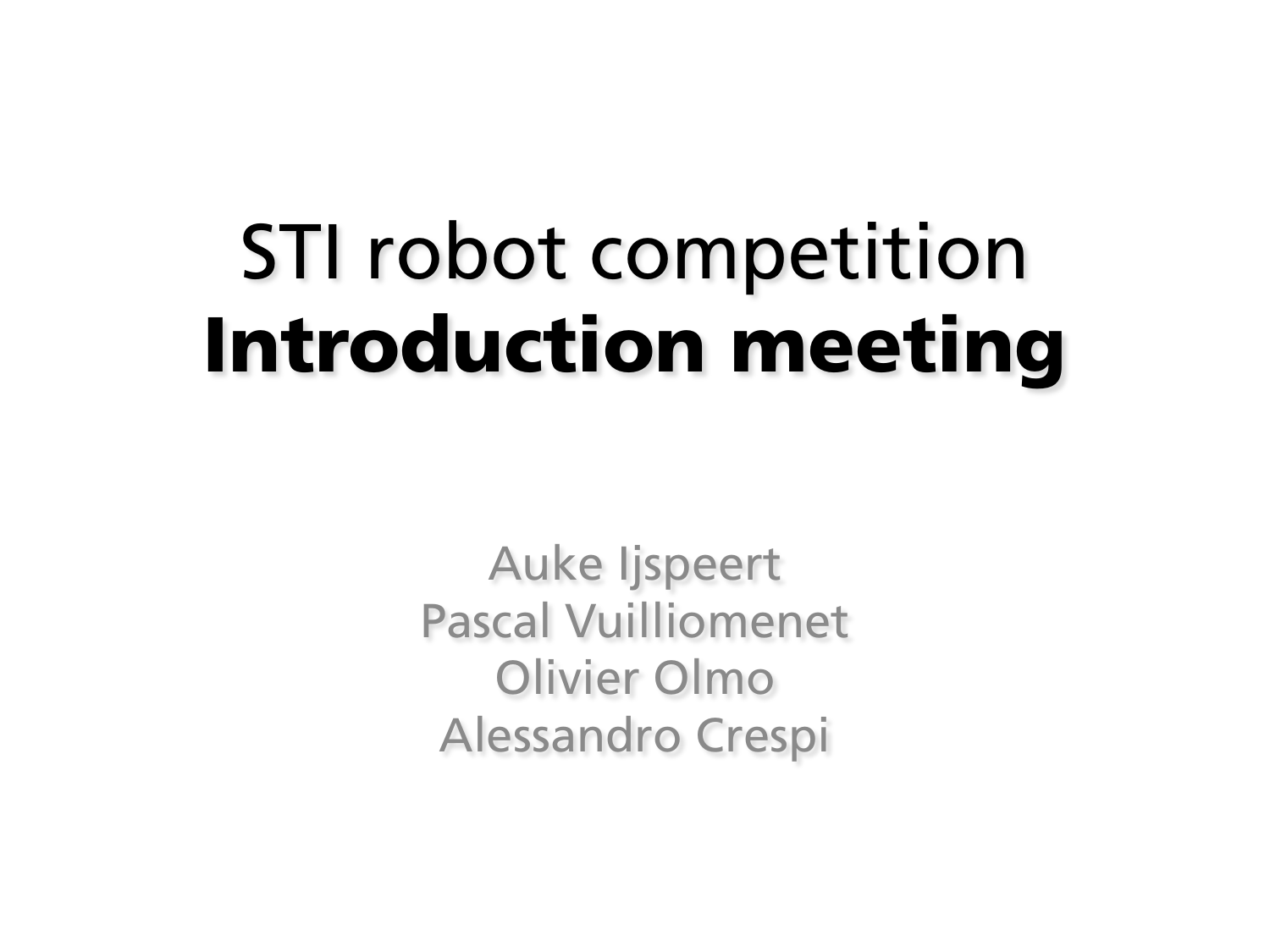## Aim of the competition

- Friendly competition: 5 teams of 3 students
- Earn a maximum of points by collecting garbage and depositing it in the recycling zone
- Arena with different terrain types: score depends on garbage position
- Private competition (rehearsal, not evaluated)
- Public competition (robot features will be evaluated)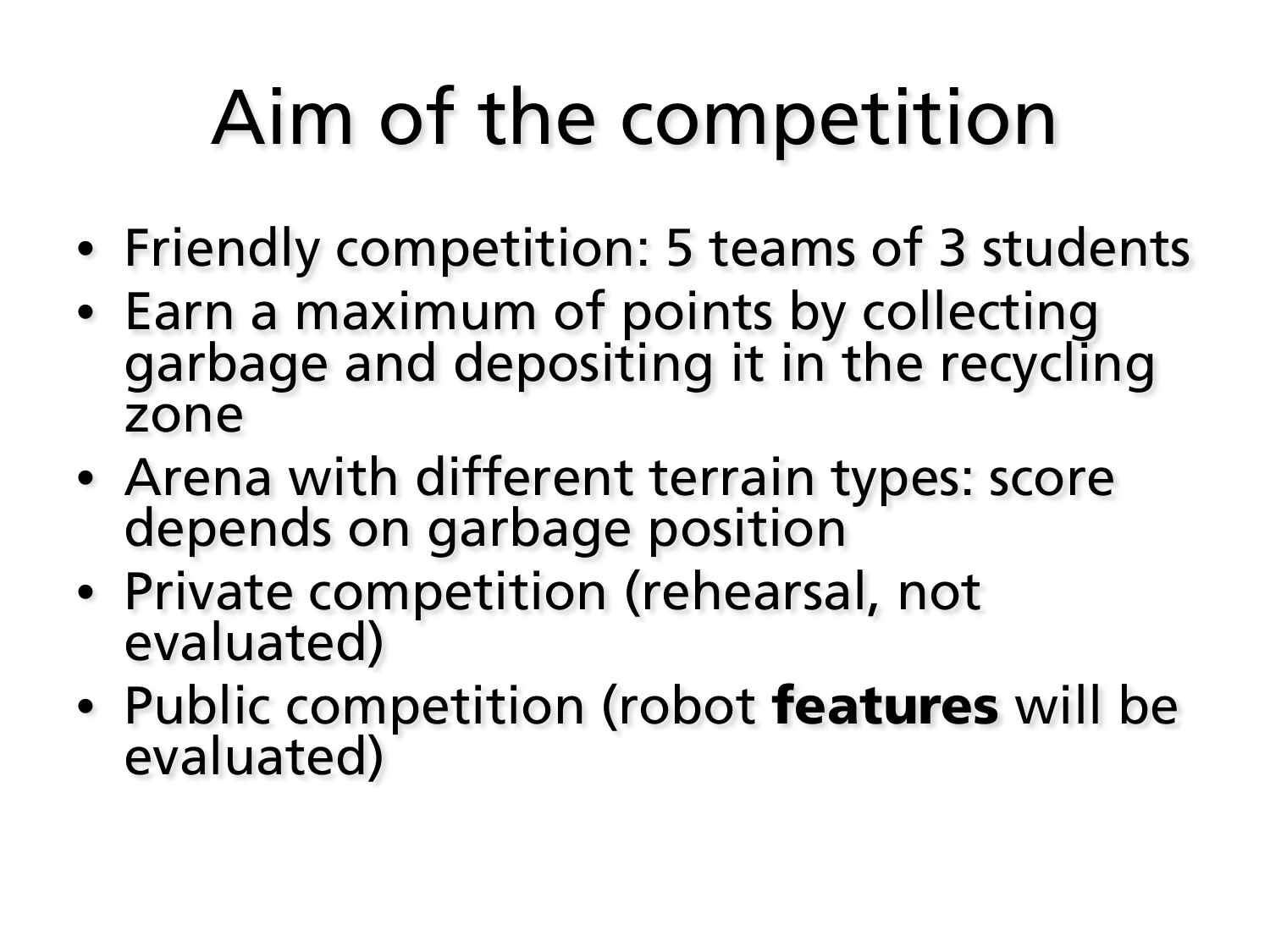#### Arena example



yellow LEDs blue LEDs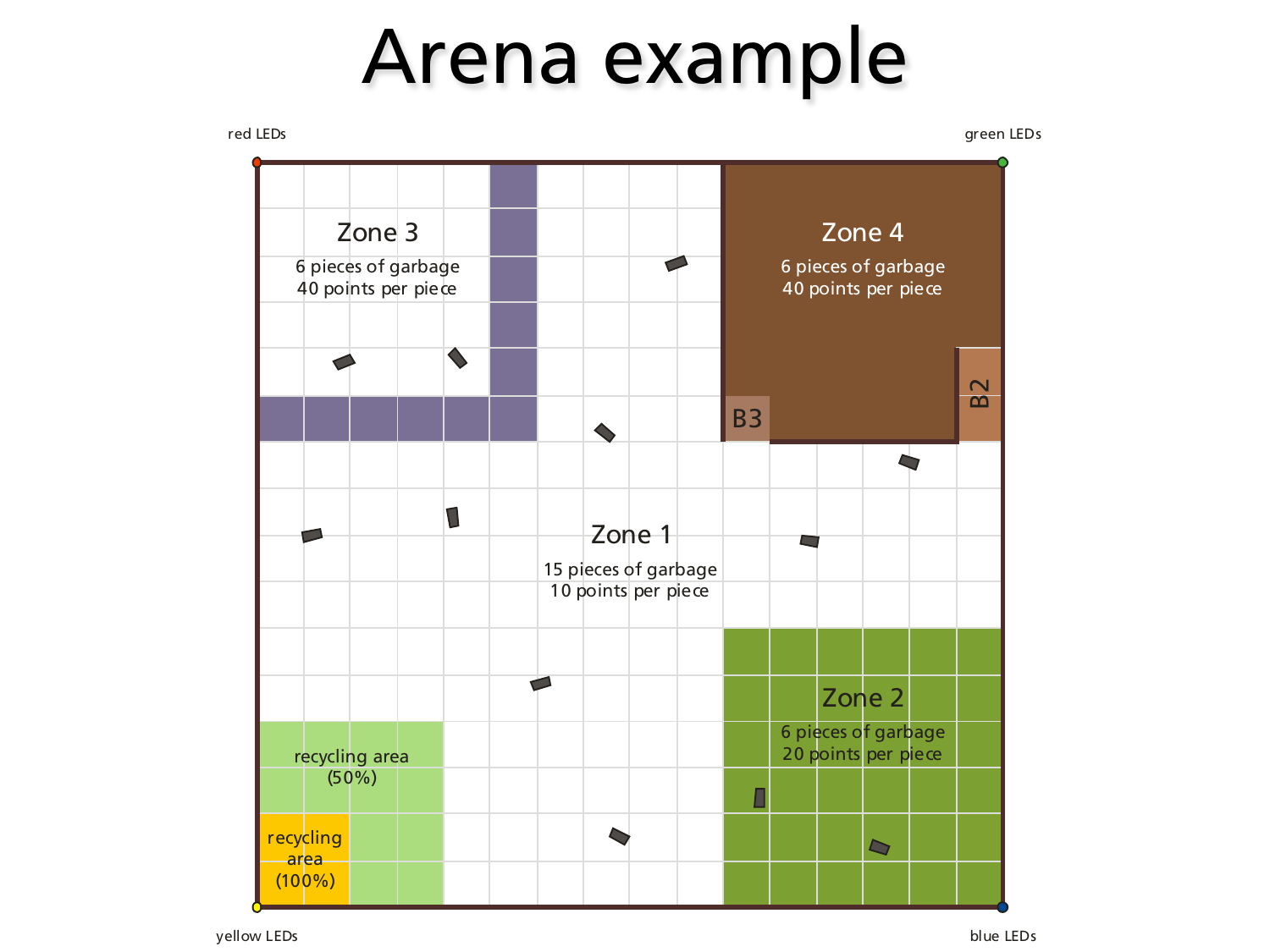## Main rules

#### • Robots must be 100% autonomous:

- Battery powered
- No remote control
- No remote computation

#### • Multi-robot solutions are allowed

- Communication between robots is allowed (but not to offload computation)
- Garbage must remain intact
- Maximum volume: 1 m<sup>3</sup>
- No flying solutions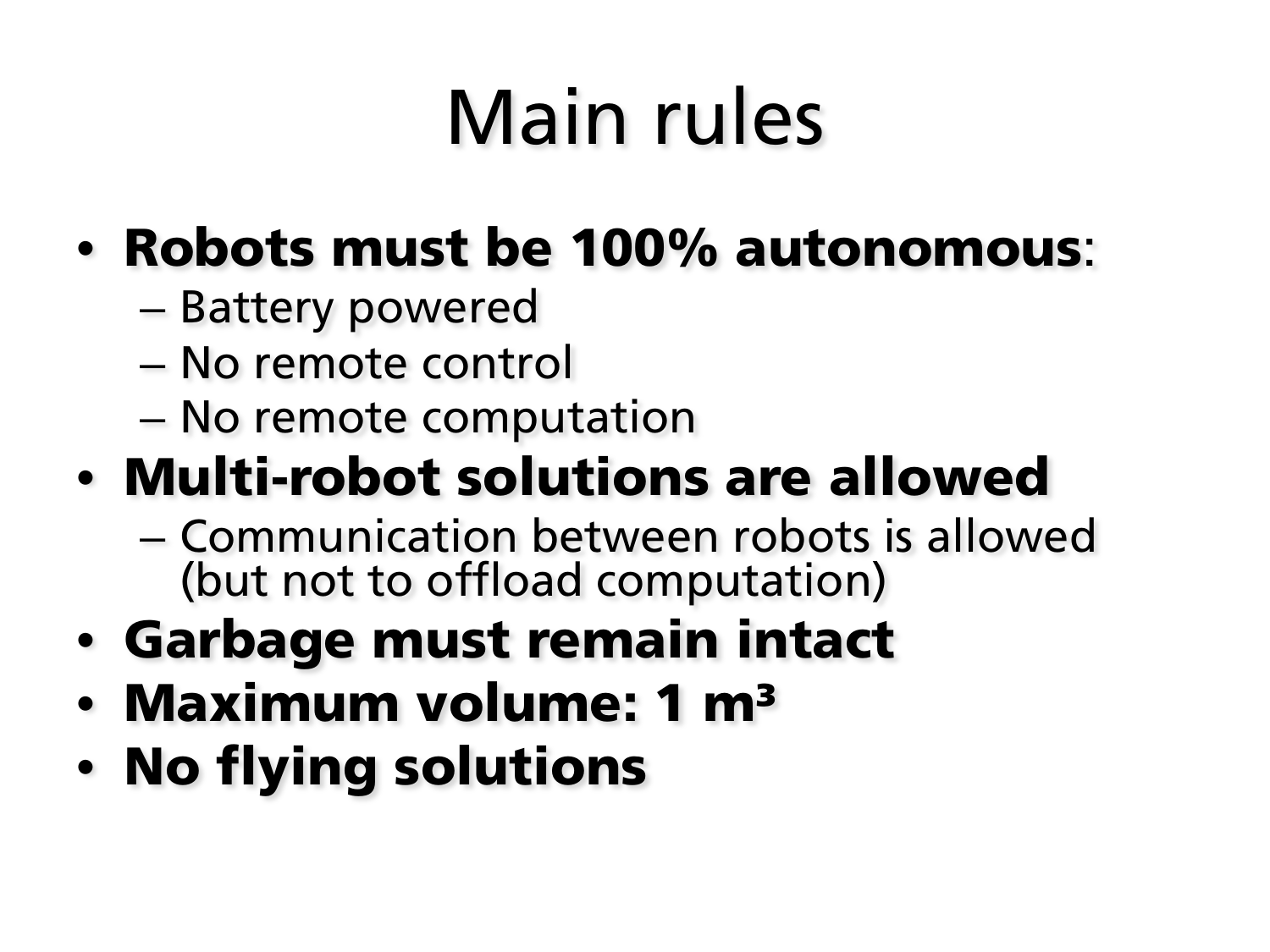#### Important dates

- Design review ("milestone 3"): week 7 (April 11th to April 15th)
- Report deadline (SAC): Friday June 10<sup>th</sup>
- Final arena: June 4<sup>th</sup> to June 14<sup>th</sup>
- Private competition: **June 9th**
- Public competition: **June 14th**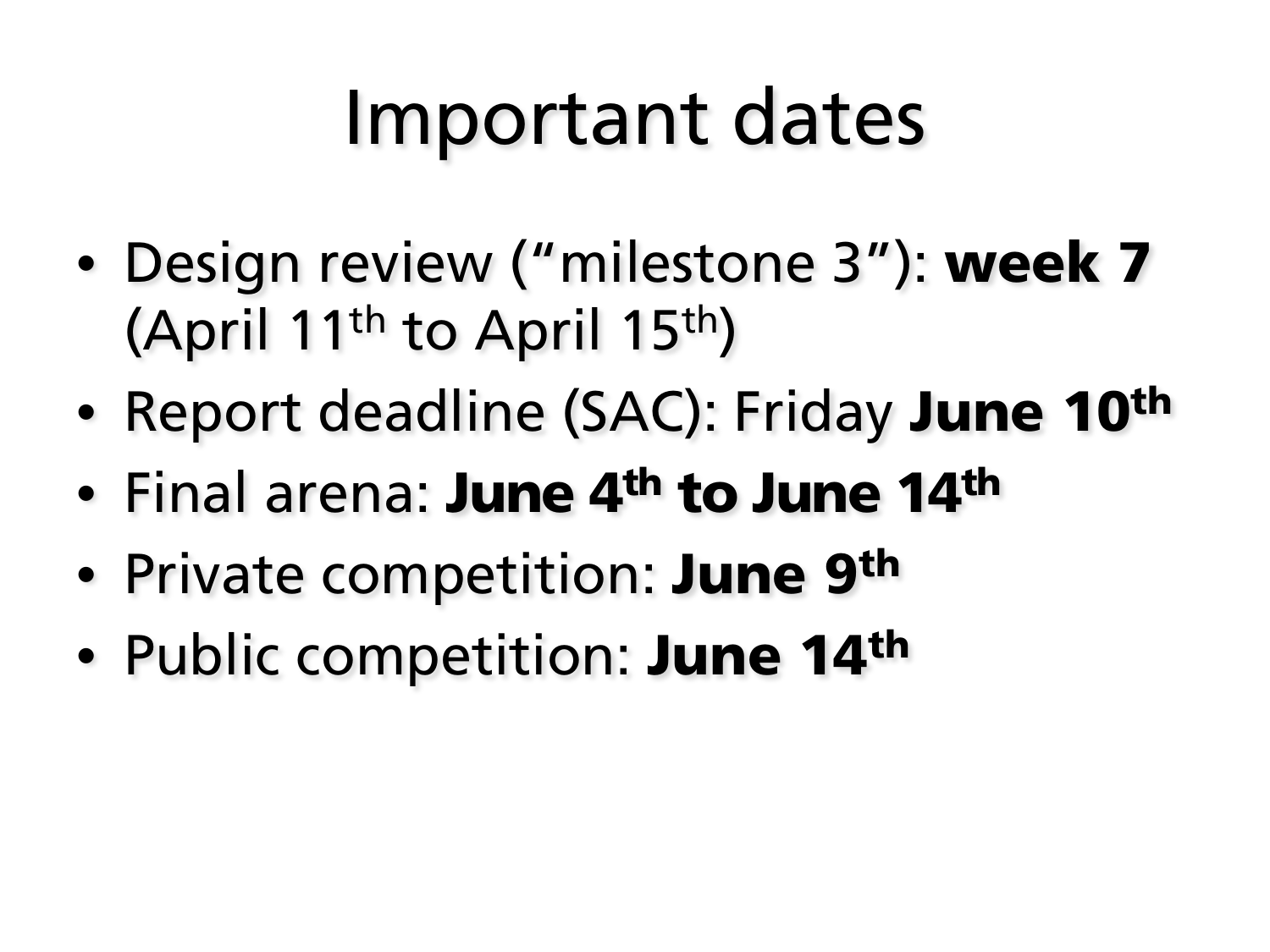### Deliverables

- Report
- Videos

A set of video files demonstrating all the capabilities of your robot. No fancy video effects or editing, simple cuts are ok.

- CD/DVD with all source code, drawings, etc.
- The robot participating to the competition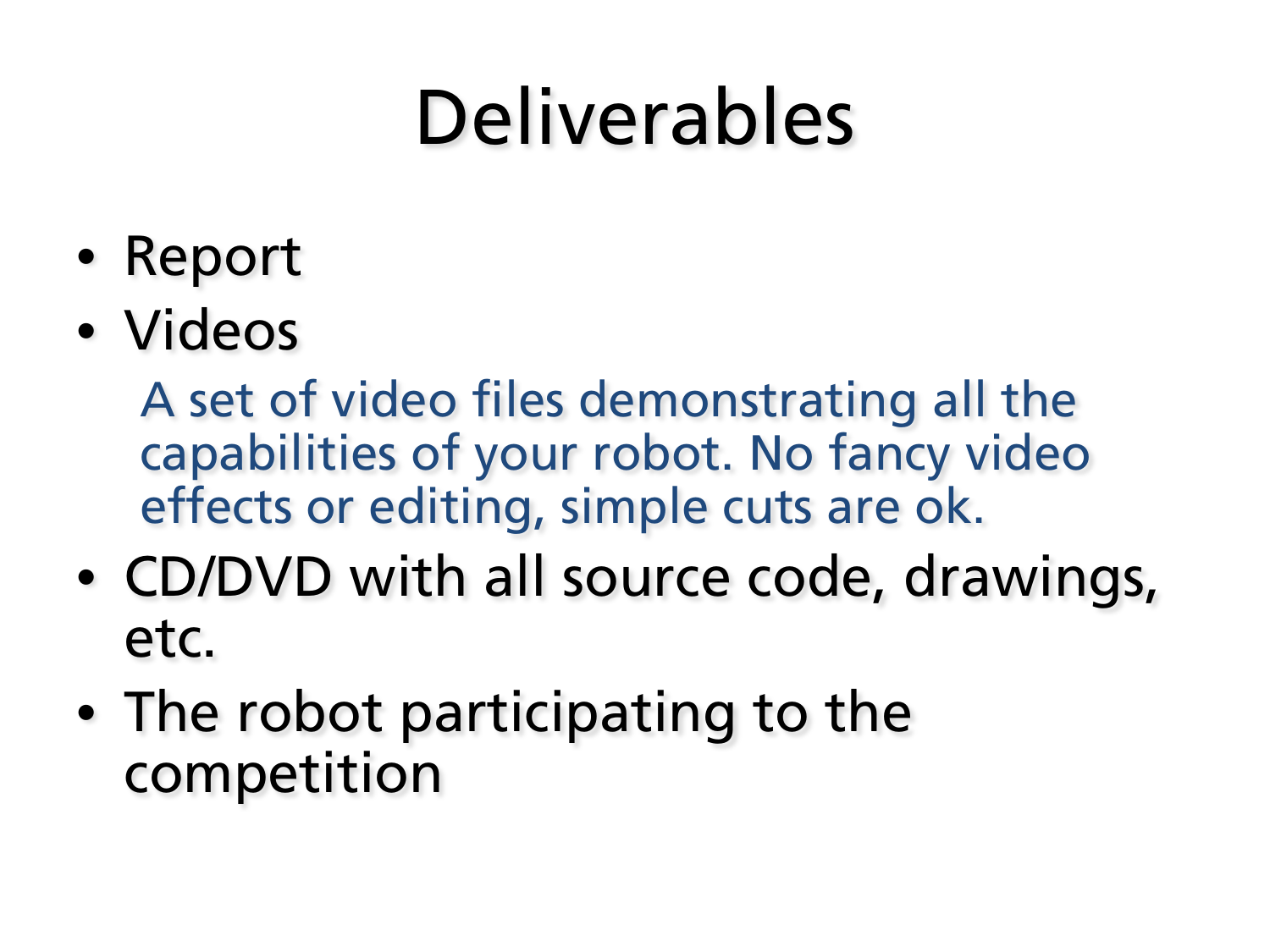# Grading

- Design review (milestone 3): 10%
- Achievements: 40%
- Report: 30%
- **Video**: 20% (scientific quality)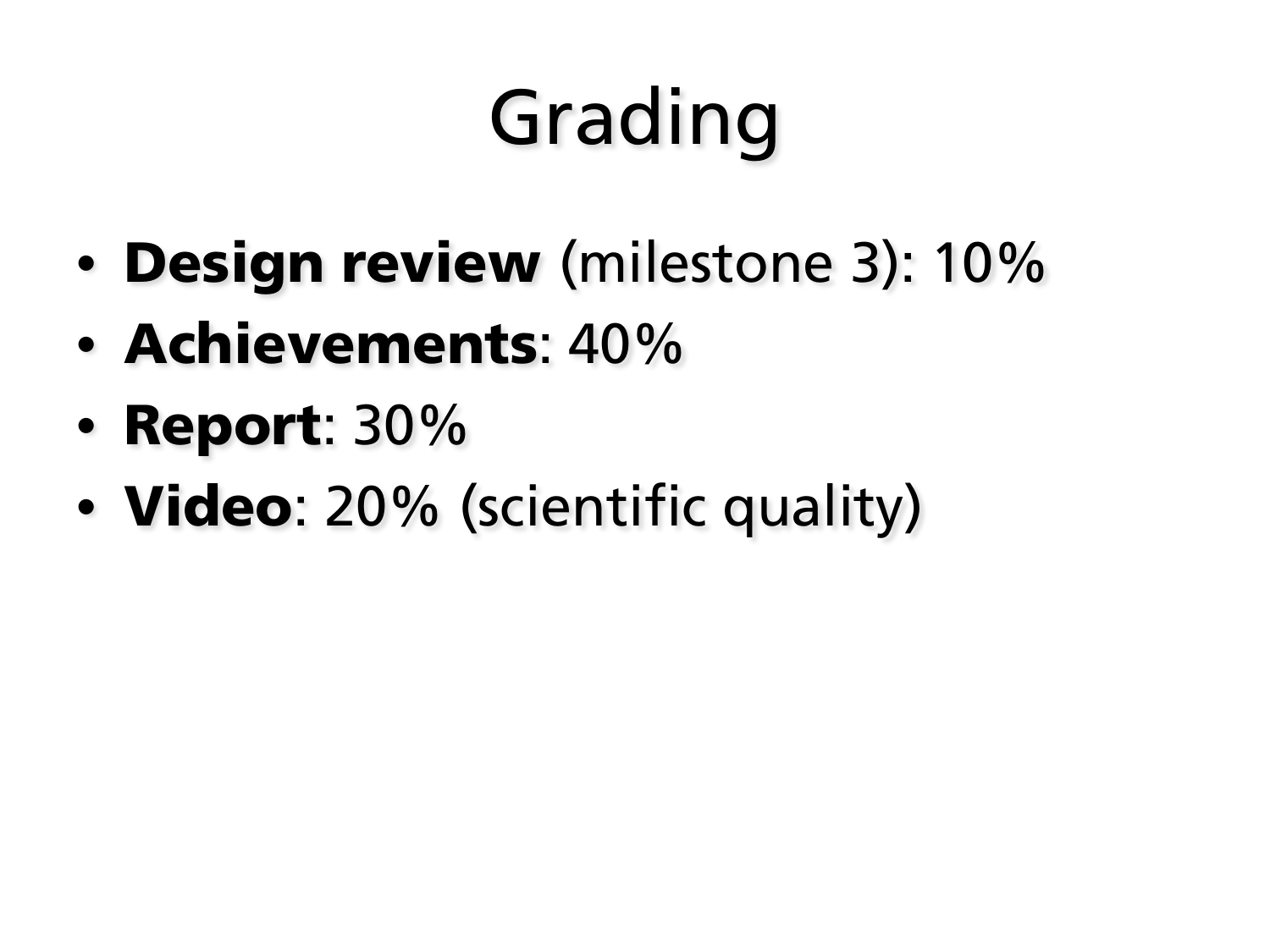### Achievements

#### Management (20%)

- Time management
- Budget management
- Team management
- Process management

#### Functionalities (40%)

- Localization & navigation
- Obstacle avoidance
- Being able to move bottles
- Being able to drop bottles in the recycling area
- Robustness

#### **Quality (40%)**

- Mechanical design (drawings & design)
- Electronics design
- Software
- **Integration** (software & mechatronics)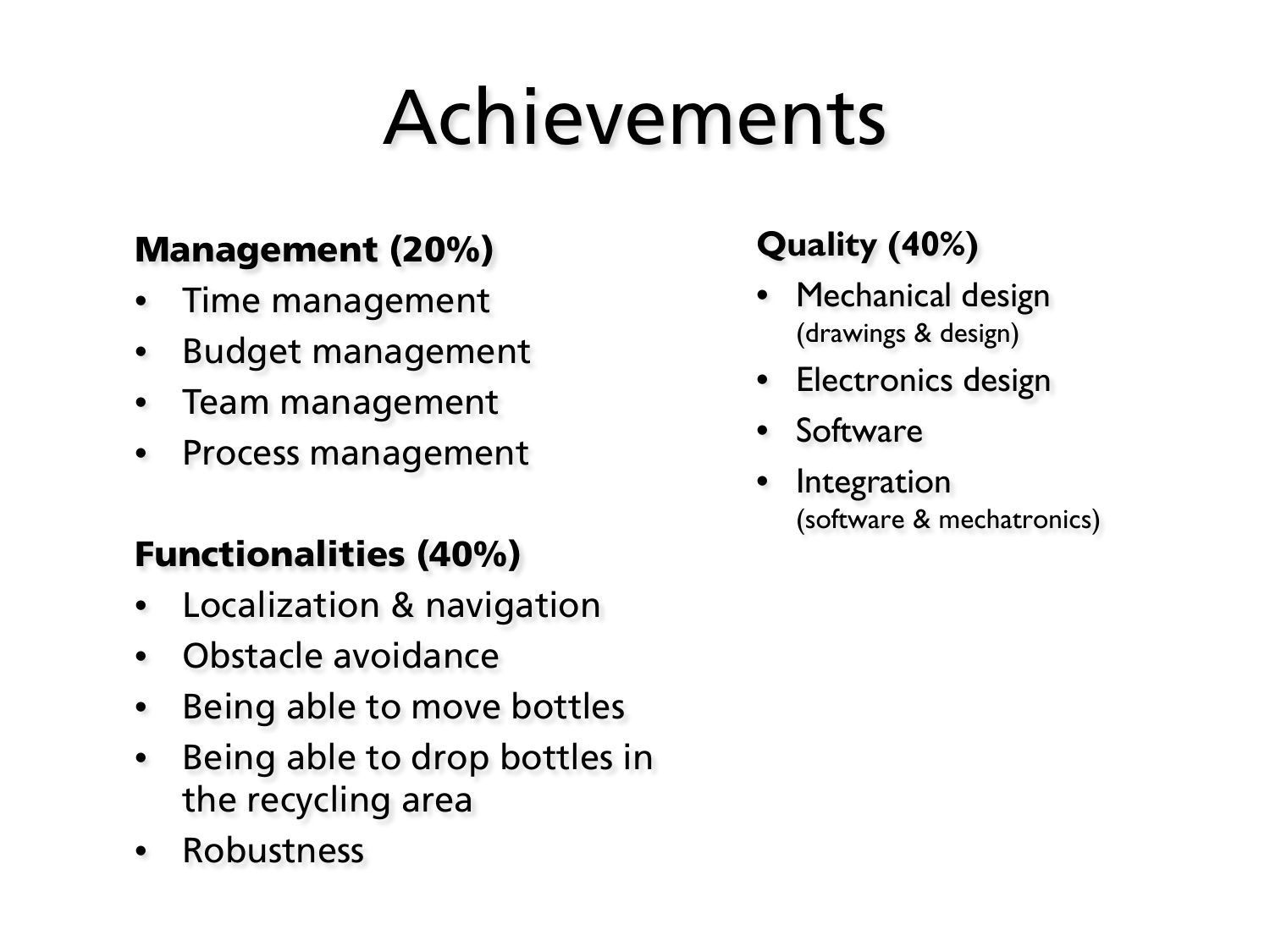# Budget

- Real budget (1000 CHF): buying parts
	- Coach must authorize the buying
	- Buy in local stores and keep receipts
	- Order from suppliers (*through us*)
- Virtual budget (2000 CHF)
	- Components already in stock
	- Access to 3D printers
	- Access to mechanical & PCB workshop